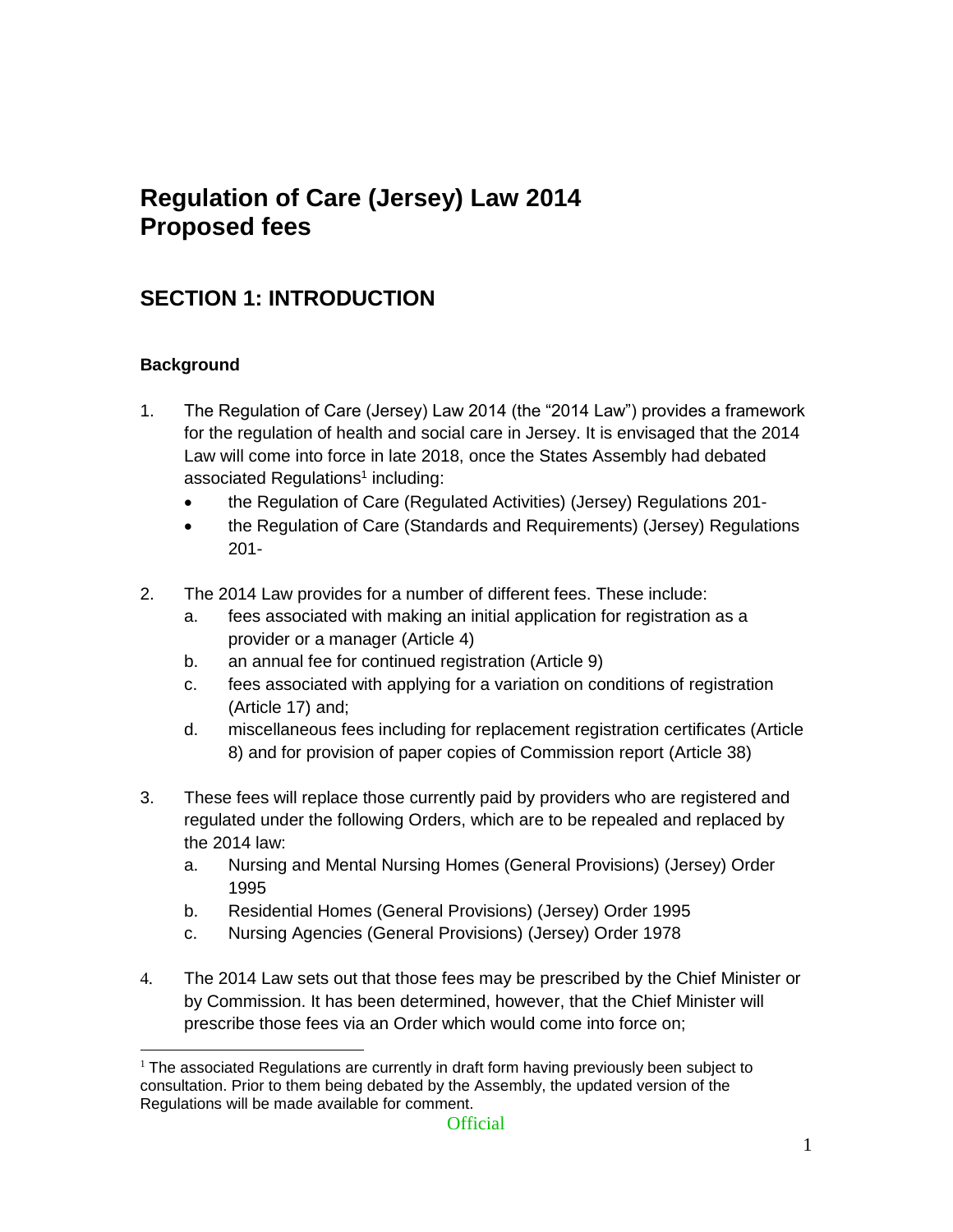- a. the same day the 2014 Law for new providers (i.e. care providers who are not already registered)
- b. 1 January 2019 for existing providers who are already registered and who have already paid their 2018 regulations and inspection fees.

#### **Factors for consideration**

- 5. A number of different factors have been taken into account when determining the proposed new fee structure. These include:
	- a. fee income as a proportion of the total Commission budget;
	- b. the levying of fees proportion to the size of the provider;
	- c. the costs of compliance.
- 6. Fee income as a proportion of total expenditure: The 2014 Law was agreed by the States on the understanding that the existing inspection team's budget would be grant-funded to the Care Commission, and that this would represent approximately 45% of the total cost of administering the Law (i.e. fees should generate approximately 55% of total Commission expenditure). 45% is part way between 34% funding provided to the Care Quality Commission (CQC) in England and the 65% provided to the Scottish Care Inspectorate.
- 7. The proposed fees set out below will generate approximately 50%, as opposed to 55% of total expenditure, albeit it is important to recognise that the total fee income is based on a range of assumptions which may not prove correct (for example, numbers of new providers entering the market on an annual basis, or the total number of full time equivalent staff employed by individual care providers). The other 50% of the Commission's budget will be provided via public funds, this being equivalent to the existing inspection team's budget.
- 8. Fees proportion to size of providers: The fees charged under current legislation<sup>2</sup> are 'flat' fees paid by all providers regardless of business size. If the flat fee structure was to be replicated under the new Law, smaller providers would be cross subsidising larger providers who will absorb a larger proportion of the Commission's resources.
- 9. Under the new fee structure all providers will pay an initial registration fee. The level of registration fee will depend on the type of regulated activity, with care homes attracting the highest level of fees and care at home services the lowest.

<sup>&</sup>lt;sup>2</sup> The Residential Homes (Gen Prov) (Jersey) Order 1995l; the Nursing and Mental Nursing Homes (Gen Prov) Order 1995; the Nursing Agencies (Jersey) Law 1978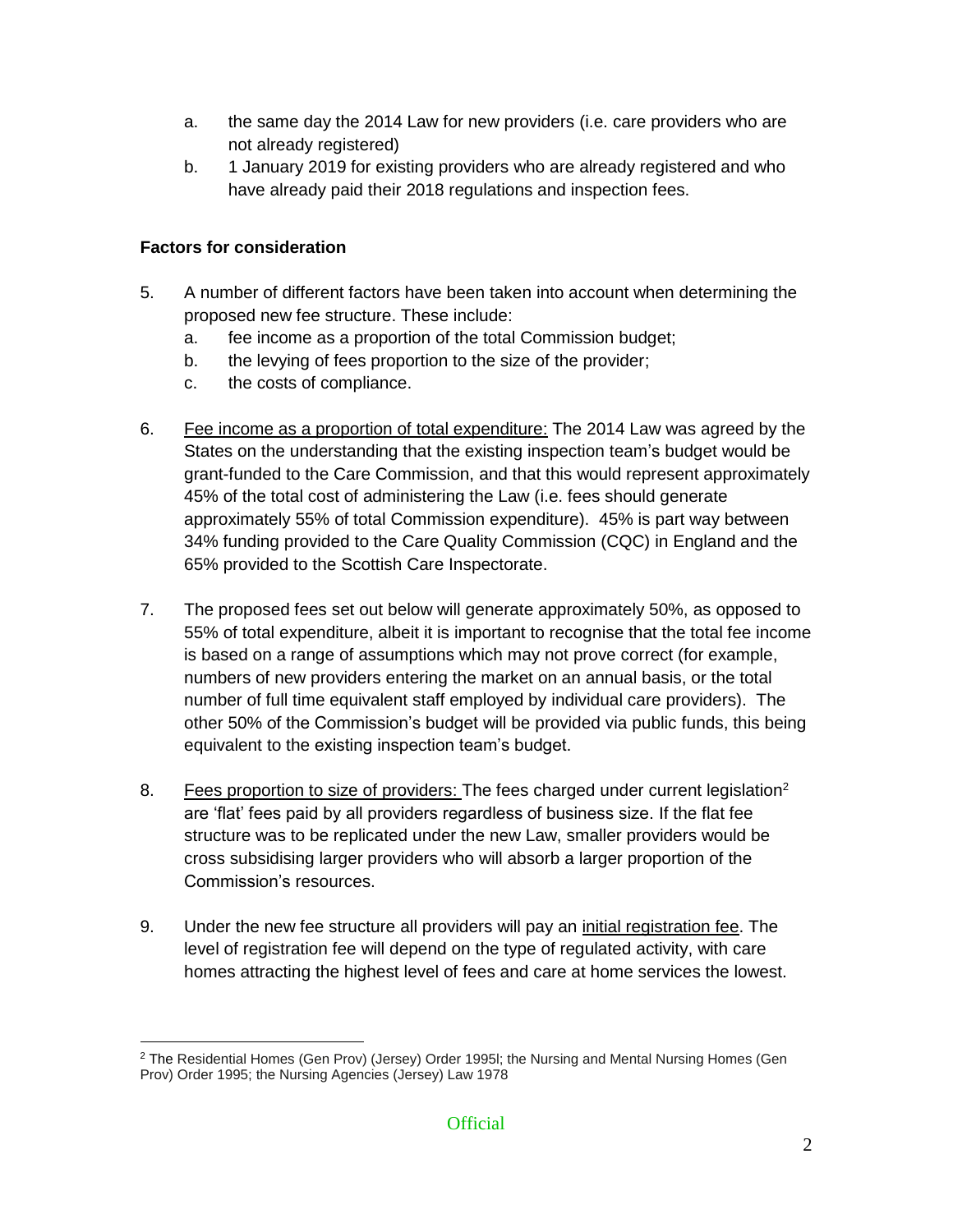This is because the pre-registration work for care providers with premises is more onerous than for those without premises.

- 10. The registration fee for managers will be the same across all types of regulated activities as the resources required in supporting the initial registration processes are broadly the same regardless of business size.
- 11. Individually employed carers<sup>3</sup> will pay an annual registration fee only. This will be the same as the annual fee paid under professional registration schemes (see Section 3 below). The 2014 Law will see individually employed carers (i.e. a person directly employed by a care recipient to provide care services) registered for the first time.
- 12. Annual fees will, be based on business size, as the resources required in relation to annual inspections – plus the provision of ongoing monitoring and support during the year – vary relating to business size. The larger the business, the greater the resource requirement. All annual fees will be prorated for providers than register part way through a year.
- 13. Business size is measured in different ways.

- a. Care home size is based on number of client places (i.e. beds).
- b. Home care and adult day care is based on total number of care staff hours with a different fee being levied for different size providers.
- 14. Different provider sizes in relation to home care and adult day care include:
	- a. small providers: 112 care staff hours per week or less (equivalent to less than 3 full time equivalent staff)
	- b. medium providers: from 112.5 care staff hours per week up to 599.5 (equivalent to 3 or more, but less than 16 full time equivalent staff)
	- c. medium plus providers: from 560 to 2,249.5 care staff hours per week (equivalent to 16 or more, but less than 60 full time equivalent staff)
	- d. large providers: 600 care staff hours per week or more (equivalent to more than 60 full time equivalent staff).
- 15. It is important to note that, care staff hours are not the same as care hours provided. For example, one member of staff may in any one hour simultaneously be providing care to multiple clients.

 $3$  All home care staff who are individually employed, as opposed to employed by an agency or other body, will be required to have an enhanced DBS check when first registered. The Care Commission will request that check on behalf of individual home care provider and will invoice each provider for each check undertaken. Checks currently £50 per person and there is likely to be requirement for the check to be repeated every two to three years. Please note, the cost of the checks is not a matter for the Minister or the States of Jersey.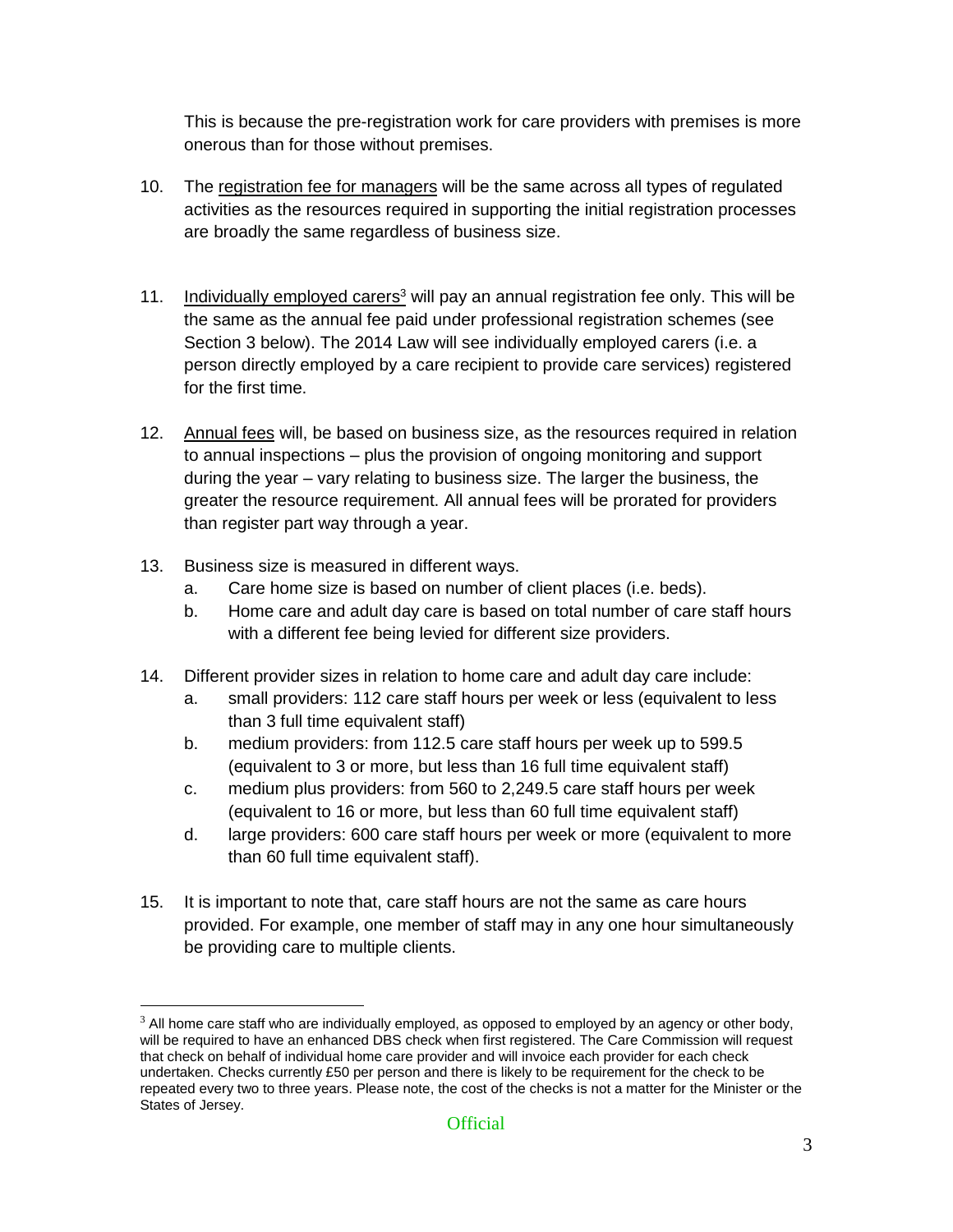- 16. In determining which band (e.g.: small, medium, large etc.) that a home care or day care provider falls into, consideration will be given to natural fluctuations in staffing levels. For example, a provider at the upper of the medium band may, for a limited period of time, provide additional care hours without being pushed into a higher band if is there is a rational for temporary provision of additional hours.
- 17. The maximum full time equivalent hours provided by a home care service and the maximum number of service users for whom an agency can provide care will be a condition of the registration.
- 18. Costs of compliance: In addition to paying fees, providers are also required to meet costs that arise from compliance with care standards. Given that a significant proportion of providers are already regulated, they will already meet standards, or will have an existing development programme/improvement plan in place and will, therefore, be able to meet standards with little or no extra cost.
- 19. Where high levels of investment are required in order to ensure compliance, this will usually indicate that care standards are poor and must be addressed in order to protect the wellbeing of clients.

### **GST exemptions**

- 20. Under the Goods and Services Tax (Jersey) Law 2007 (the "2007 Law") there are a number of GST exemptions in relation to goods and services supplied by registered care professionals or by registered persons to patients and residents in a nursing or residential care home. There is, however, currently no provision exempting goods or services provided by private domiciliary care agencies.
- 21. At the point at which the 2014 Law comes into force, the 2007 Law will be amended so that all services regulated under the 2014 Law will be GST exemption. This will include home care providers.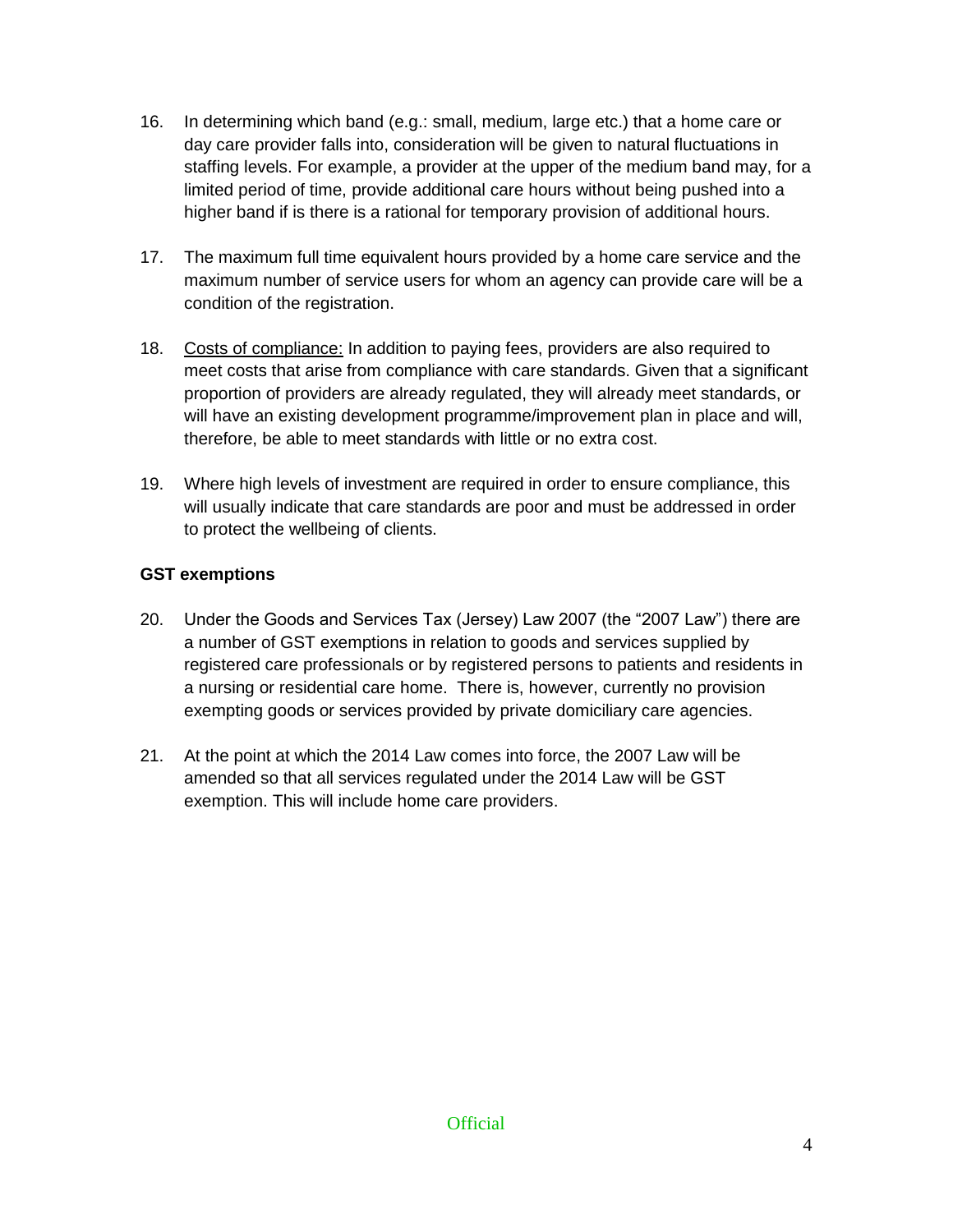#### **SECTION 2: PROPOSED NEW FEES**

#### **Proposed fees to be charged under the Regulation of Care (Jersey) Law 2014**

- 22. The proposed fees to be introduced under the 2014 Law are set out in paragraphs 25 to 28 below. These fees will come into effect at the point at which the 2014 law comes into force for new providers and on 1 January 2019 for providers who are currently registered.
- 23. Providers that will be regulated for the first time under the new law, will be required to pay both an initial application fee and a registration annual fee. For example, a 5 bedded residential children's homes, run by the Health and Social Services Department with one manager will need to pay, at the point at which the 2014 law comes into force:
	- a. £160 x 5 beds annual fee, and
	- b. £1,500 initial provider application fee, and
	- c. £260 x 1 managers initial application fee.
- 24. Providers who are currently regulated under existing laws will be required to pay the annual fees due under the new law. Providers and managers who are already registered will not need to pay application fees.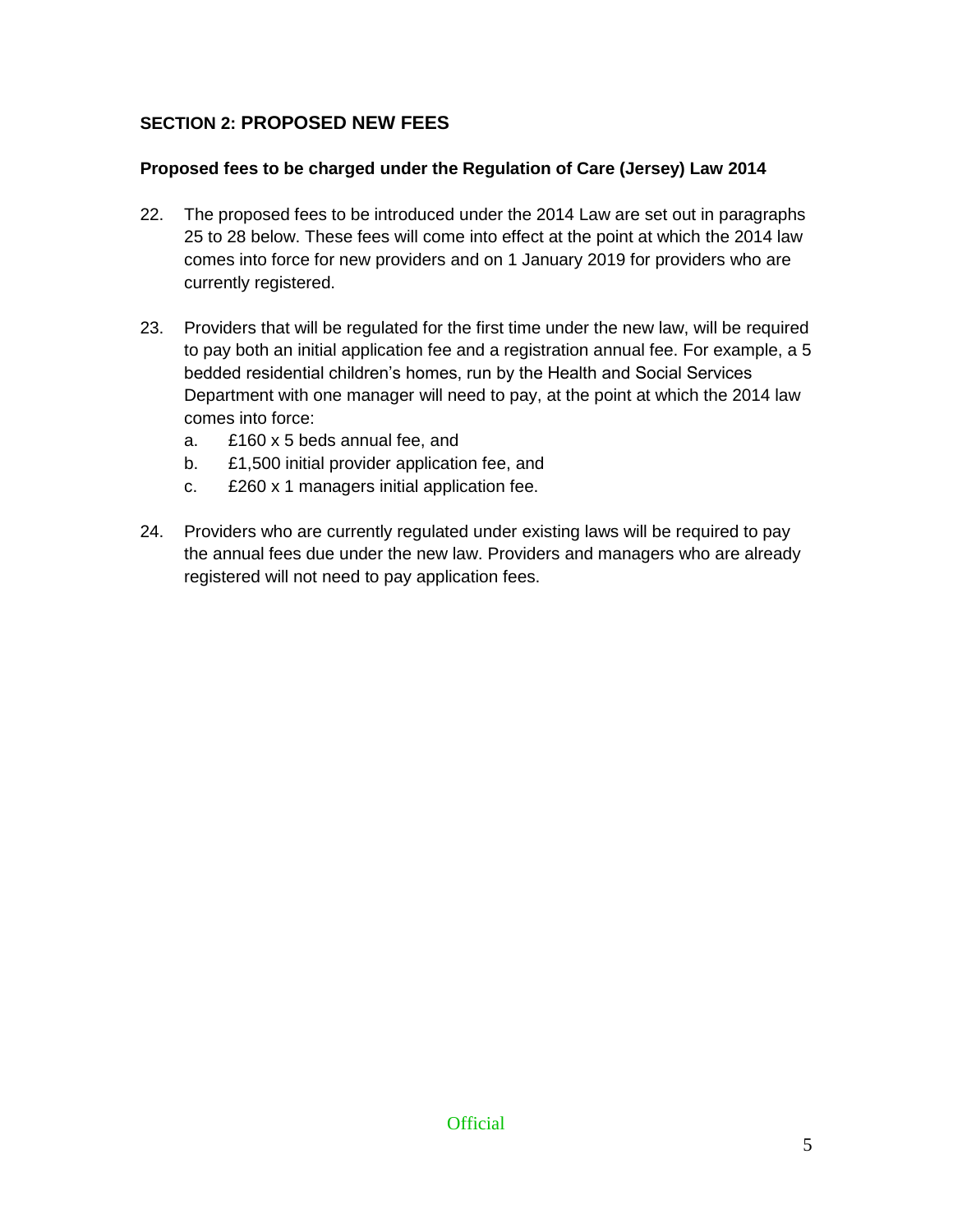#### 25. Proposed care home fees

| <b>Fee</b>                   | <b>Proposed</b><br>amount | <b>Notes</b>                                       | 2018 fee under<br>existing laws (flat fee<br>as opposed to per bed<br>basis) |
|------------------------------|---------------------------|----------------------------------------------------|------------------------------------------------------------------------------|
| Provider initial application | £1,500                    | Per new application in<br>respect of each premises | £727.75                                                                      |
| Manager initial application  | £260                      | Per new manager                                    | £256.25                                                                      |
| Annual fee                   | £160                      | Per bed                                            | £370.02 or £740.04 if<br>residential home and<br>nursing home.               |

#### 26. Proposed home care fees (domically care)

| <b>Fee</b>                          | <b>Proposed</b> | <b>Notes</b>                                                                                                                | 2018 fee under                                                                                |
|-------------------------------------|-----------------|-----------------------------------------------------------------------------------------------------------------------------|-----------------------------------------------------------------------------------------------|
|                                     | amount          |                                                                                                                             | existing laws                                                                                 |
| Provider initial application        | £750            | Per new application                                                                                                         | Domically care                                                                                |
| Manager initial application         | £260            | Per new manager                                                                                                             | agencies do not<br>currently pay fees.                                                        |
| Annual fee: Small provider          | £600            | Total care staff hours<br>provided per week <sup>4</sup> = $112$<br>hours or less <sup>5</sup>                              | Nursing agencies pay<br>£727.75 for initial                                                   |
| Annual fee: Medium provider         | £1,100          | Total care staff hours<br>provided per week = $112.5$<br>hours per week or over, up to<br>599.5 hours per week <sup>6</sup> | application; £370.02<br>for annual renewal and<br>£205 to transfer their<br>registration to a |
| Annual fee: Medium plus<br>provider | £2,200          | Total care staff hours<br>provided per week $= 600$<br>hours per week or over, up to<br>2,249.5 hours per week <sup>7</sup> | different premises.                                                                           |
| Annual fee: Large provider          | £4,200          | Total care staff hours<br>provided per week = $2,250$<br>hours per week or over <sup>8</sup> .                              |                                                                                               |

 $\overline{a}$ <sup>4</sup> This refers to the total number of staff hours, not the number of hours of care provided. For example, 1 x member of staff may be providing care simultaneously to 3 clients. This equals 1 x care staff hours but 3 care hours.

<sup>5</sup> 112 hours is equivalent to just less than 3 staff members each working 37.5 hours per week

<sup>6</sup> Over 112.5 hours to up to 599.5 hours is equivalent to 3 or more but less than 16 staff members each working 37.5 hours per week

<sup>7</sup> Over 600 hours per week up to 2,249.5 hours is equivalent to 16 or more but less than 61 staff members each working 37.5 hours per week.

<sup>&</sup>lt;sup>8</sup> 2,250 hours per week is equivalent to 61 or more staff members each working 37.5 hours per week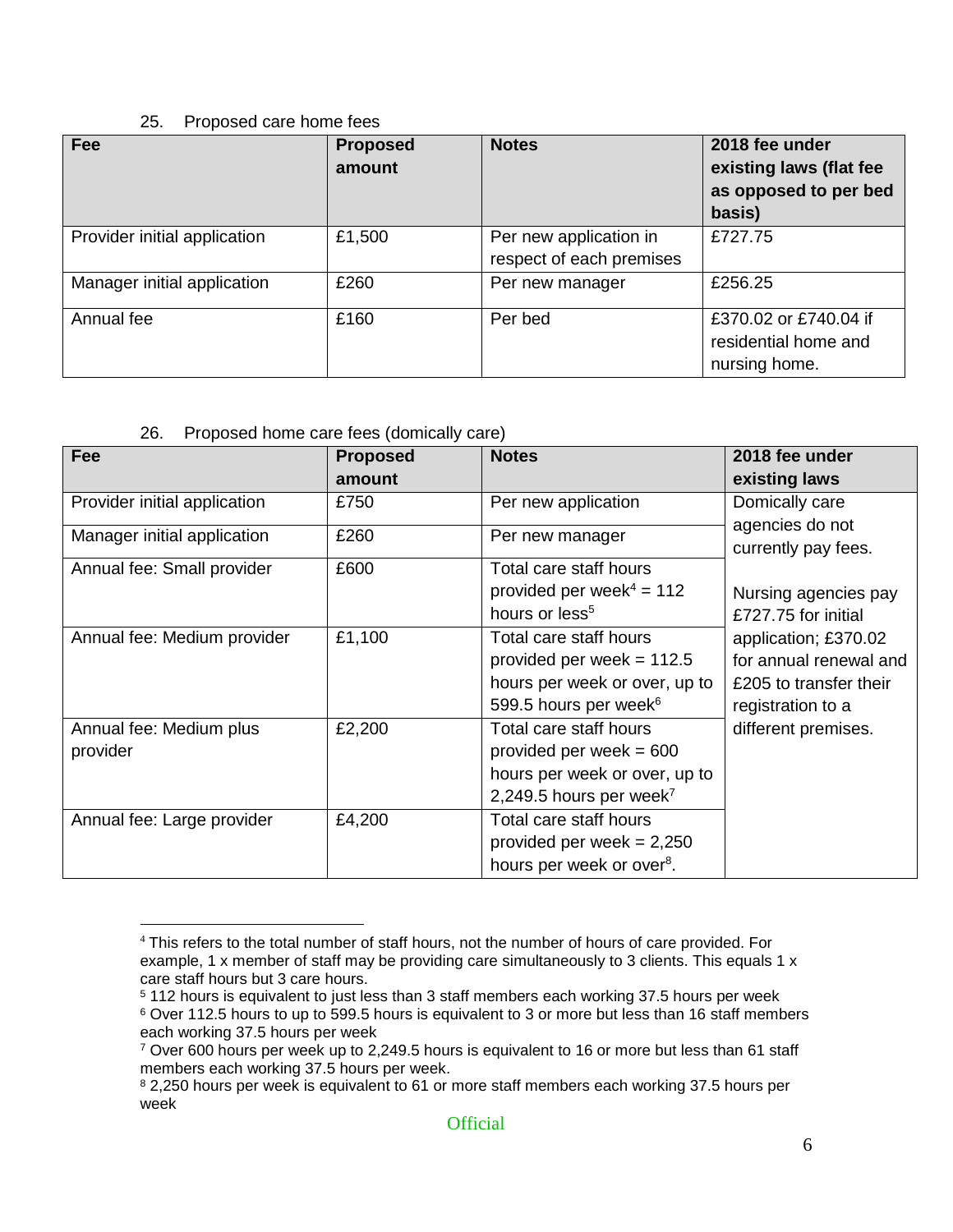#### 27. Proposed adult day care centre fees

| Fee                          | <b>Proposed</b><br>amount | <b>Notes</b>                                                                                           | 2018 fee under<br>existing laws |
|------------------------------|---------------------------|--------------------------------------------------------------------------------------------------------|---------------------------------|
| Provider initial application | £1,100                    | Per new application in respect of<br>each premises                                                     | N/A                             |
| Manager initial application  | £260                      | Per new manager                                                                                        | N/A                             |
| Annual fee: small            | £600                      | Total care staff hours provided per<br>week = $112$ hours a week or less                               | N/A                             |
| Annual fee: Medium           | £1,100                    | Total care staff hours provided per<br>week = $over 112.5$ hours a week,<br>up to 599.5 hours per week | N/A                             |
| Annual fee: Medium plus      | £2,200                    | Total care staff hours provided per<br>week $= 600$ hours per week up to<br>2,287 hours per week       | N/A                             |
| Annual fee: Large            | £4,200                    | Total care staff hours provided per<br>week = $2,287.5$ or more hours per<br>week                      | N/A                             |

#### 28. Miscellaneous fees

| <b>Fee</b>                | <b>Proposed</b>                                       | <b>Notes</b>                   | 2018 fee under |
|---------------------------|-------------------------------------------------------|--------------------------------|----------------|
|                           | amount                                                |                                | existing laws  |
| Replacement registration  | £10                                                   | Per certificate                | N/A            |
| certificates              |                                                       |                                |                |
| Paper copies of report    | To be determined on ad hoc basis depending on size of |                                | N/A            |
|                           | report                                                |                                |                |
| Variation to registration | £30                                                   | Per variation                  | N/A            |
| Late payment surcharge    | 10% of fees due                                       | Purpose of the surcharge is to | N/A            |
|                           | up to 6 months.                                       | cover costs incurred by the    |                |
|                           | 20% of fees due                                       | Commission and encourage       |                |
|                           | over 6 months.                                        | payment on time.               |                |

#### **Annual Registration fees as a proportion of care fee charges**

29. In developing the proposed fees, consideration was given to the level of the proposed fees as a proportion of care fees. The proposed annual fee of £150 per bed for a care home provider would be equivalent to a weekly per service user cost of £2.90 and, as set out in the tables below, it represents a relatively small proportion of care home fees.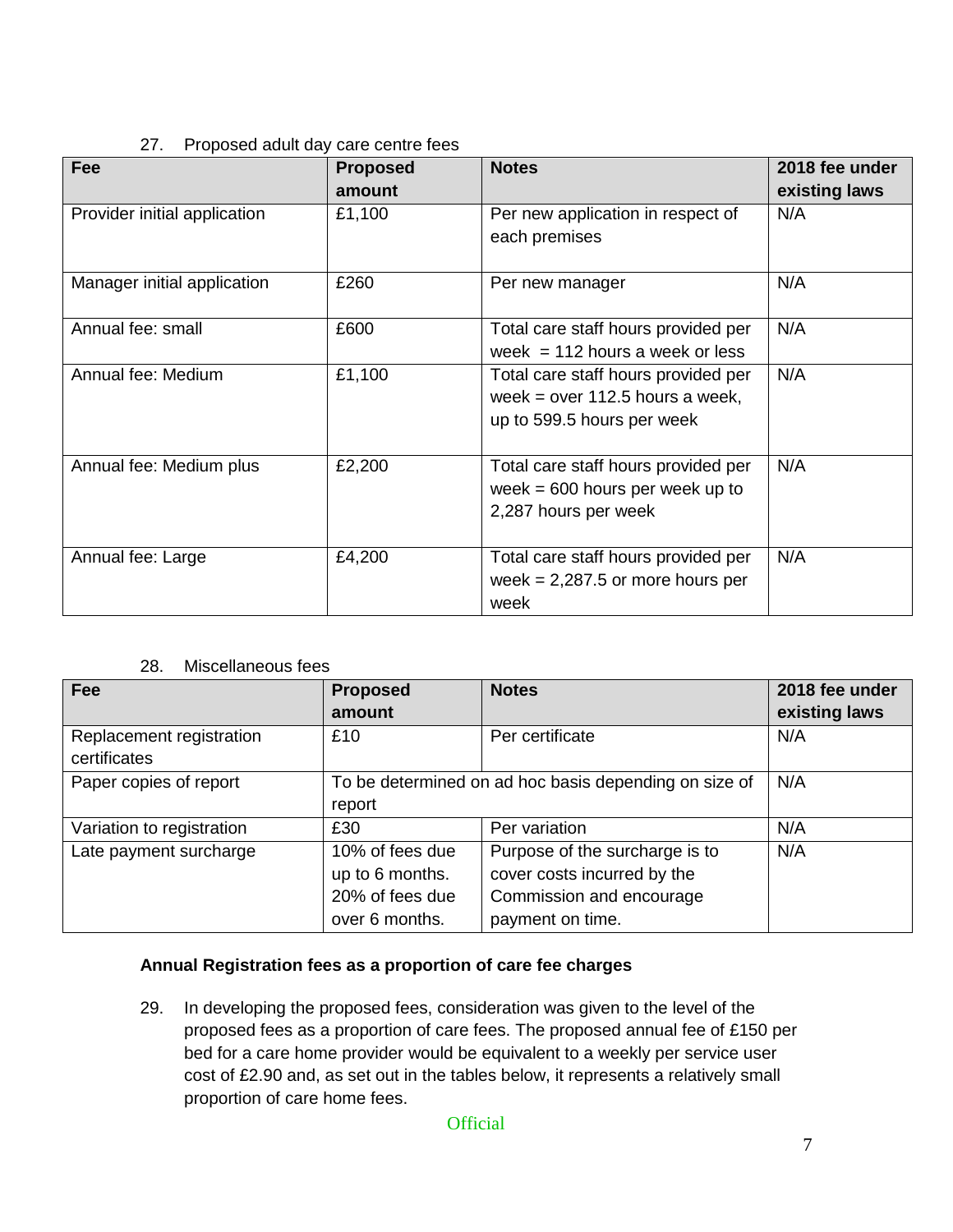### 30. Registration fee as a percentage of care home fees

| <b>Care Home level under</b><br><b>Long Term Care</b><br>scheme (LTC) | Weekly LTC fee and co-<br>payment paid by care<br>recipient <sup>9</sup> | <b>Annual LTC fee and co-</b><br>payment paid by care<br>recipient | £150 registration fee as<br>% of care fee |
|-----------------------------------------------------------------------|--------------------------------------------------------------------------|--------------------------------------------------------------------|-------------------------------------------|
| Level 1                                                               | £695.15                                                                  | £36,147.80                                                         | 0.4%                                      |
| Level 2                                                               | £890.47                                                                  | £46,304.44                                                         | 0.3%                                      |
| Level 3                                                               | £1,141.49                                                                | £59,357.48                                                         | 0.25%                                     |
| Level 4                                                               | £1,351.14                                                                | £70,259.28                                                         | 0.21%                                     |

 $9$  This is the minimum charge, care homes usually charge higher fees for service users paying privately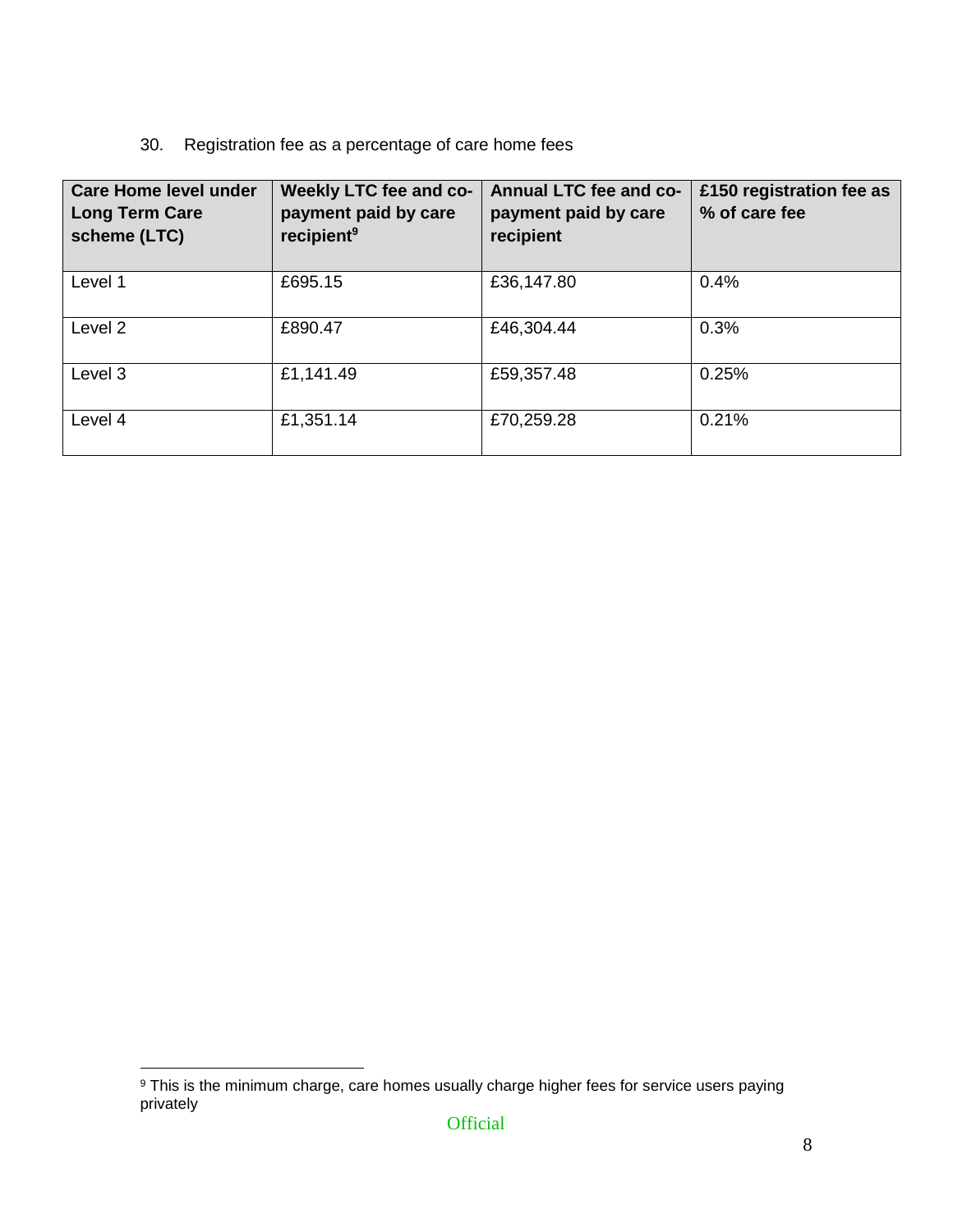#### 31. Registration fee as a percentage of home care fees

| <b>Home Care under Long</b><br><b>Term Care scheme</b><br>(LTC)                                                              | <b>Weekly income from</b><br>LTC hourly rate <sup>10</sup><br>(£18.34 per hour of client<br>care) | <b>Annual income from</b><br><b>LTC hourly rate</b> | <b>Annual registration fee</b><br>as % of annual income |
|------------------------------------------------------------------------------------------------------------------------------|---------------------------------------------------------------------------------------------------|-----------------------------------------------------|---------------------------------------------------------|
| Small<br>Total care staff hours<br>provided per week = $112$<br>hours or less <sup>11</sup>                                  | Up to £2,054                                                                                      | £106,812                                            | 0.56%                                                   |
| Medium<br>Total care staff hours<br>provided per week = over<br>112.5 hours per week up<br>to 599.5 hours per<br>$week^{12}$ | Over £2,063 up to<br>£10,995                                                                      | £107,289<br>£571,731                                | 0.93%<br>0.17%                                          |
| Medium plus<br>Total care staff hours<br>provided per week $= 600$<br>hours per week up to<br>2,287 hours per week $13$      | £11,004 up to £41,944                                                                             | £572,208<br>£2,181,066                              | 0.35%<br>0.09%                                          |
| Large<br>Total care staff hours<br>provided per week $=$<br>2,287.5 or more hours<br>per week <sup>14</sup>                  | £41,953                                                                                           | £2,181,543                                          | 0.18%                                                   |

#### **Comparison with other jurisdictions**

32. The report accompanying the draft law, as debated and agreed by the States Assembly in July 2014<sup>15</sup>, set out that the new fee structure would be comparable to

 $\overline{a}$  $10$  This is the minimum fee paid by LTC benefit, home care providers usually charge a higher fee for service users paying privately

<sup>&</sup>lt;sup>11</sup> 112 hours is equivalent to just less than 3 staff members each working 37.5 hours per week <sup>12</sup> Over 112.5 hours to up to 599.5 hours is equivalent to 3 or more but less than 16 staff members each working 37.5 hours per week

<sup>&</sup>lt;sup>13</sup> Over 600 hours per week up to 2,249.5 hours is equivalent to 16 or more but less than 61 staff members each working 37.5 hours per week.

<sup>&</sup>lt;sup>14</sup> 2,250 hours per week is equivalent to 61 or more staff members each working 37.5 hours per week

<sup>15</sup> P95/2014 Draft Regulation of Care (Jersey) Law 201-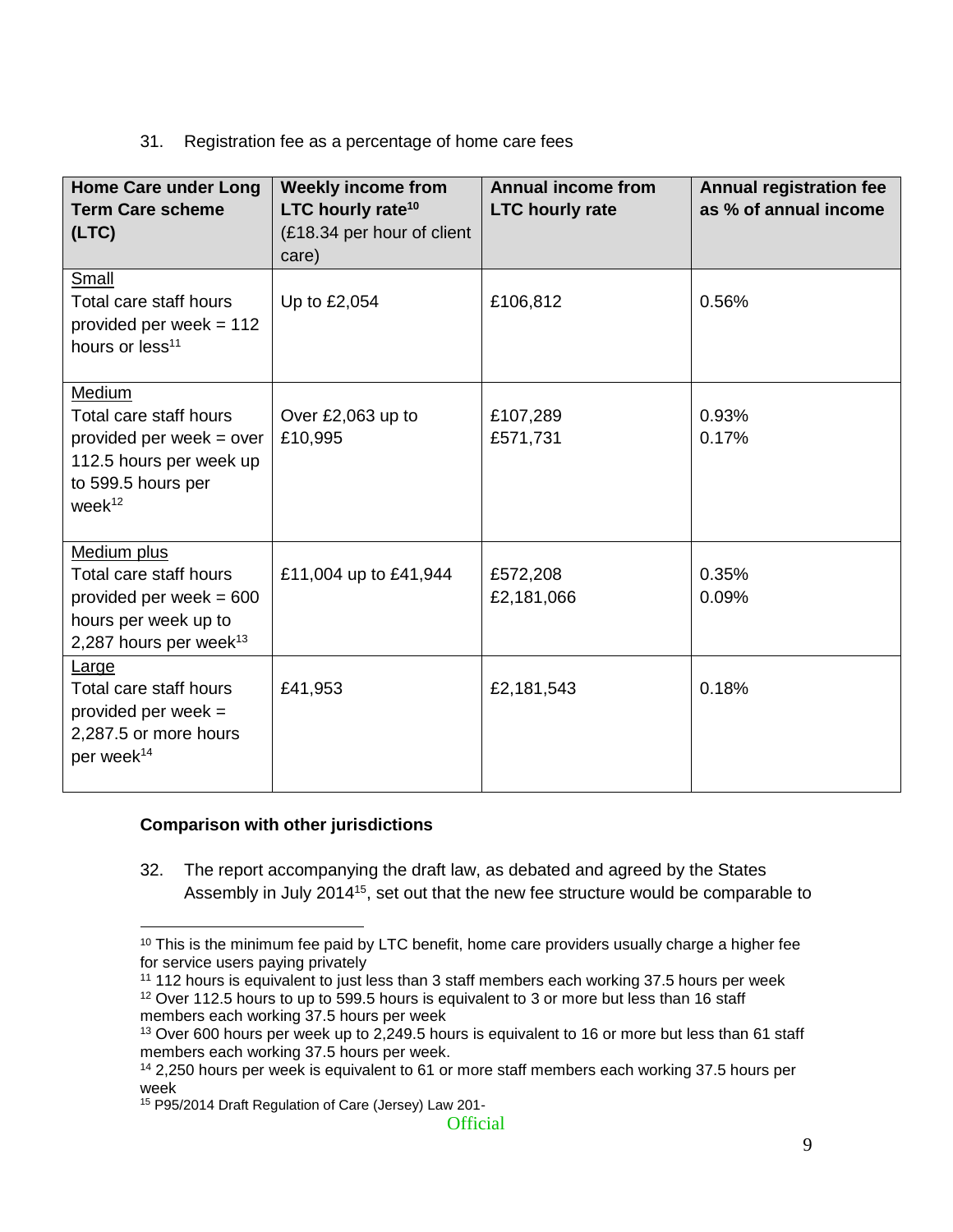that of other jurisdictions. Such comparisons are difficult however, given that the fee structures in England & Wales, Scotland and Northern Ireland vary considerably. That said, the proposed Jersey fee structure, is intended to help ensure that Jersey providers will pay in the region of that paid by providers based in mainland UK. Jersey fees will, however, be higher than those charged by the Regulation and Quality Improvement Authority in Northern Ireland, due to the higher levels of public subsidy in Northern Ireland.

33. Overview of fees in other jurisdictions compared to Jersey:

|                   | <b>Scotland</b> | <b>England</b>        | <b>Northern Ireland</b>       | <b>Jersey</b>          |
|-------------------|-----------------|-----------------------|-------------------------------|------------------------|
|                   | Care            | <b>Care Quality</b>   | <b>Regulation and Quality</b> | <b>Care Commission</b> |
|                   | Inspectorate    | Commission (CQC)      | <b>Improvement Authority</b>  | (proposed fee)         |
|                   |                 |                       | (RQIA)                        |                        |
|                   |                 | <b>Care Home</b>      |                               |                        |
| Provider          |                 |                       |                               |                        |
| Application       | £3,849          | £0                    | £261 $-952$                   | £1,500                 |
| Manager           |                 |                       |                               | £260                   |
| Application       | £0              | £0                    | £261                          |                        |
| <b>Annual Fee</b> | £157 per bed    | Less than 4 bed $=$   | £34 - £46 per bed             | £150                   |
|                   |                 | £321 (i.e. up to £321 |                               |                        |
|                   |                 | per place)            |                               |                        |
|                   |                 |                       |                               |                        |
|                   |                 | 81 to 90 bed =        |                               |                        |
|                   |                 | £14,415 (i.e. up to   |                               |                        |
|                   |                 | £178 per bed)         |                               |                        |
| Variation to      | £0              | £0                    | £25 (minor) £50 (small        | £0                     |
| registration      |                 |                       | home) £100 (large             |                        |
|                   |                 |                       | home)                         |                        |
|                   |                 | <b>Home Care</b>      |                               |                        |
|                   | $Small =$       | £0                    | £952 $17$ (proposed)          | £750                   |
|                   | £1,26116        |                       |                               |                        |
|                   | $Median =$      |                       |                               |                        |
|                   | £2,050          |                       |                               |                        |
| Provider          | $Large =$       |                       |                               |                        |
| Application       | £4,510          |                       |                               |                        |
| Manager           |                 |                       |                               | £260                   |
| Application       | £0              | £0                    | £261 (proposed)               |                        |

<sup>&</sup>lt;sup>16</sup> Care home providers: Small = employing no more than 3 full time equivalent staff. Medium = employing between 4 -15 full time equivalent staff. Large = employing more than 15 whole time equivalent staff.

<sup>&</sup>lt;sup>17</sup> Consultation on Proposed amendment to the Regulation and Improvement Authority (Fees and Frequency of Inspection) Regulations (Northern Ireland) 2005 October 2016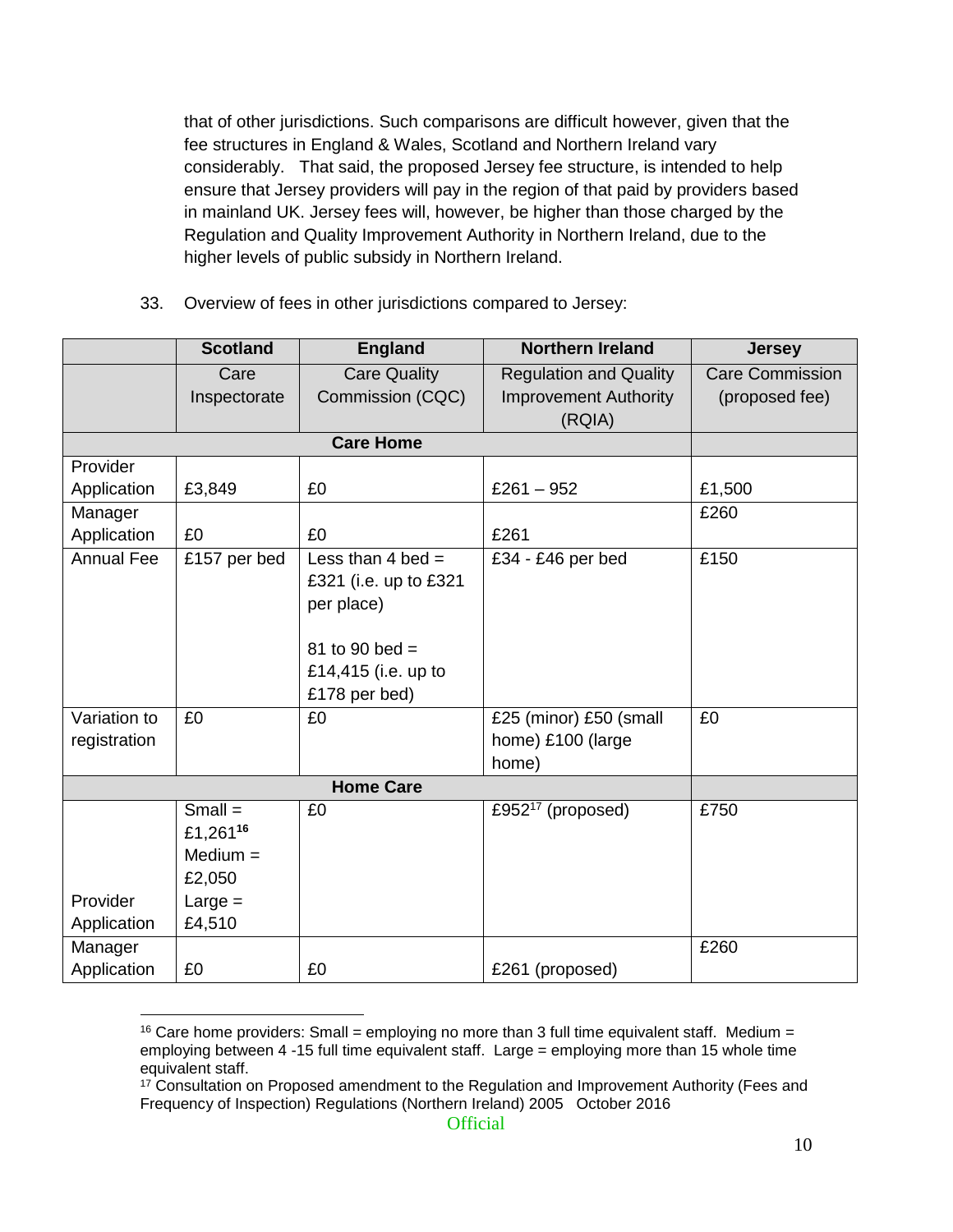| <b>Annual Fee</b>     | Small = £676        | 1 office location $=$       | £215 (proposed)      | Small = $£600$    |
|-----------------------|---------------------|-----------------------------|----------------------|-------------------|
|                       | $Median =$          | £2192 $(1$ location)        |                      | Medium = $£1,000$ |
|                       | £1,476              |                             |                      | Medium plus $=$   |
|                       | $Large =$           | 25 or more office           |                      | £2,000            |
|                       | £2,255              | locations $=\pounds 97,476$ |                      | Large = $£4,000$  |
|                       |                     | (up to $£3,899$ per         |                      |                   |
|                       |                     | location)                   |                      |                   |
| Variation             | £0                  | £0                          | £25, £100 (proposed) | £0                |
| <b>Adult Day Care</b> |                     |                             |                      |                   |
|                       | $Small =$           | £0 not currently            | £952 (proposed)      | £1,000            |
|                       | £1711 <sup>18</sup> | regulated                   |                      |                   |
| Provider              | Other $=$           |                             |                      |                   |
| Application           | £3422               |                             |                      |                   |
| Manager               |                     | £0 not currently            |                      | £260              |
| Application           | £0                  | regulated                   | £261 (proposed)      |                   |
| Annual Fee            | Small = $£856$      | £0 not currently            | £215 (proposed)      | Small = $£600$    |
|                       | Other $=$           | regulated                   |                      | Medium = $£1,000$ |
|                       | £1,711              |                             |                      | Large = $£2,000$  |
| Variation             | £0                  |                             | £25 (minor)<br>£100  | £0                |

<sup>&</sup>lt;sup>18</sup> Day care providers: Small = employing no more than 3 full time equivalent staff. Other = employing more than 3 full time equivalent staff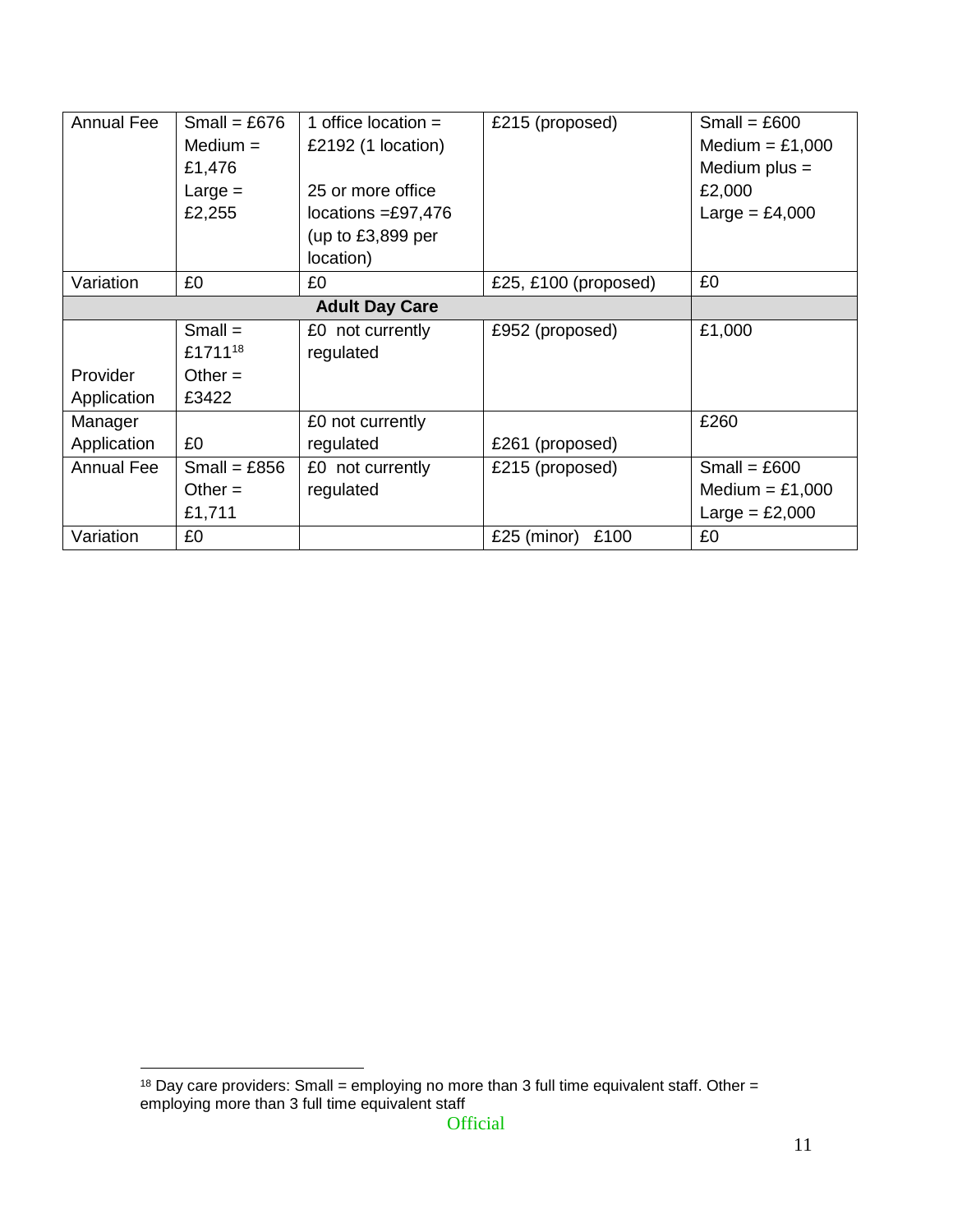#### **Comparison of Care Costs in UK**

When comparing inspection and regulation fees to be paid by care providers in Jersey and the UK, it is also helpful to consider the fees charged by care providers in Jersey and the UK.

Nursing home care fee vary between different regions of the UK**<sup>19</sup>** , for example:

- in the North East of England care home fees are approximately £666 per week and around £949 in Greater London;
- in the North East of England a provider's annual registration fee is equivalent between 0.51% to 0.92% of the provider's annual income per client or, in Greater London, it is equivalent to 0.36% to 0.65% of annual income per client.

This compares to 0.21% of the annual income per client paid under level 4 of Jersey's long term care scheme. The proposed annual registration fee for care home providers in Jersey is, therefore, smaller than the UK's as % of income<sup>20</sup>.

#### **SECTION 3: PROFESSIONAL REGISTRATIONS**

- 34. At the point at which the 2014 Law comes into force, the Care Commission will also become responsible for the registration, regulation and inspection functions provided for under the following legislation $21$ ;
	- a. Piercing and Tattooing (Jersey) Law 2002.
	- b. Medical Practitioners (Registration)(Jersey) Law 1960
	- c. Health care (Registration) (Jersey) Law 1995
	- d. Dentistry (Jersey) Law 2015.
- 35. As it stands at the moment, the fees charged under each of those pieces of legislation varies in an inconsistent manner, for example, medication practitioners are only charged an initial application fee, whereas piercing and tattooing practitioners are charged an annual fee.

 $\overline{a}$ <sup>19</sup> https://www.which.co.uk/elderly-care/financing-care/financing-a-care-home/381597-care-homefees

 $20$  Due to the lack of consistent data about home care fees in the UK it is not possible to develop a comparison of Jersey registration fees and UK registrations fees as a % of home care income. <sup>21</sup> The Commission will also be responsible for the inspection of Yellow Fever vaccination clinics. The annual fee associated with inspection, whilst not currently provided for in law, will also form part of that review.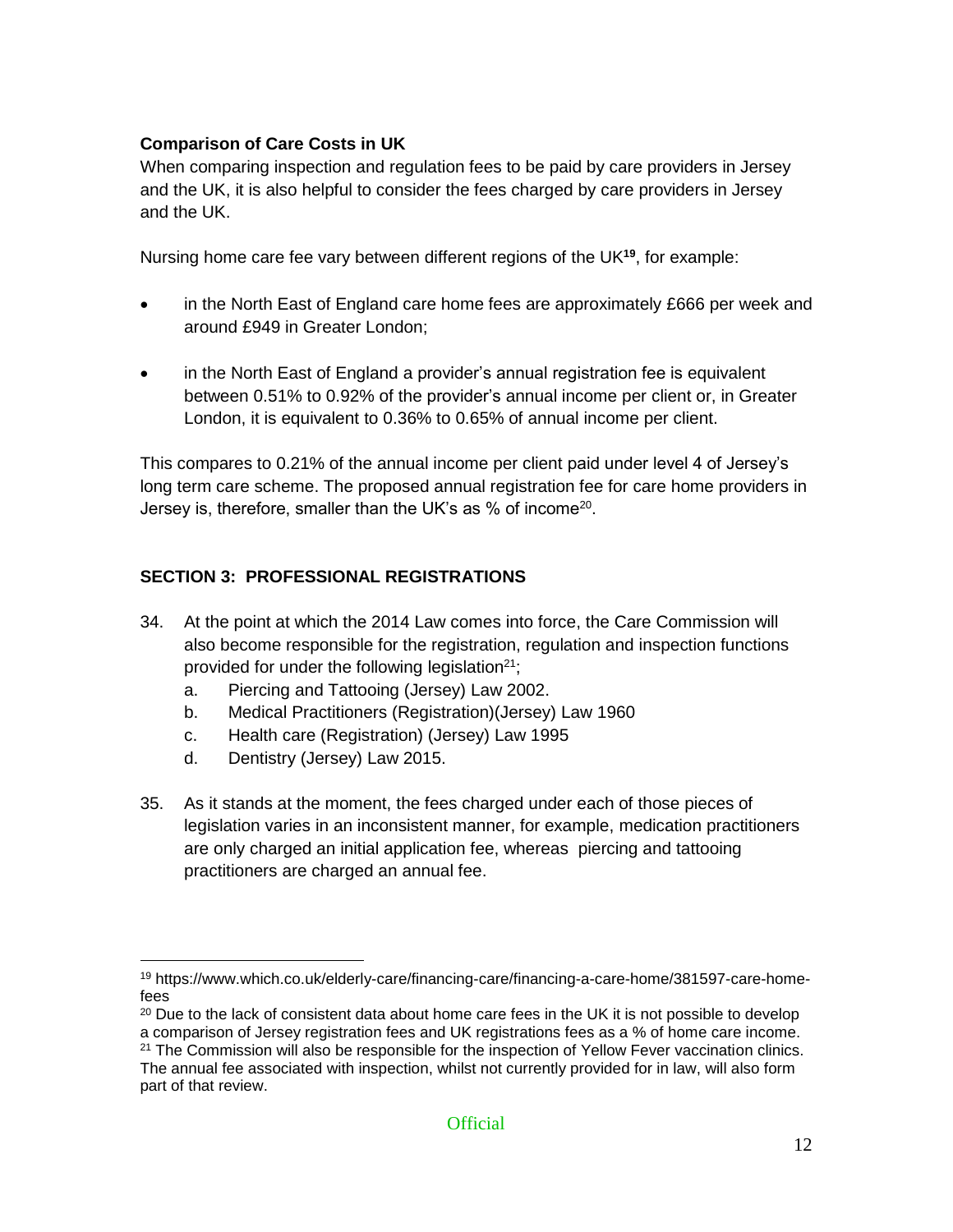36. These fees, which are set out below, will remain the same in 2019 as they were in 2018, except for the standard annual increase which is an anticipated 2.5%. It is intended, however, that they will be reviewed at some point during 2019 with a view to ensuring consistency and fairness across the board.

| <b>Laser clinics</b>                                     |         |
|----------------------------------------------------------|---------|
| Annual registration fee (per clinic)                     | £370.02 |
|                                                          |         |
| <b>Dentistry</b>                                         |         |
| Annual registration/re-registration fee (per dental care | £55     |
| professionals)                                           |         |
|                                                          |         |
| <b>Yellow Fever clinics</b>                              |         |
| Annual registration/re-registration fee per premises     | £192.87 |
|                                                          |         |
| <b>Piercing and tattooing</b>                            |         |
| Annual registration/re-registration of premises          | £100    |
| Annual registration/re-registration of practitioners     | £55     |
|                                                          |         |
| <b>Medical practitioners registration law</b>            |         |
| Initial application fee                                  | £150    |
| Annual re-registration fee                               | £0      |
|                                                          |         |
| Health care registration law                             |         |
| Initial application fee                                  | £0      |

Annual re-registration fee <br>
EQ